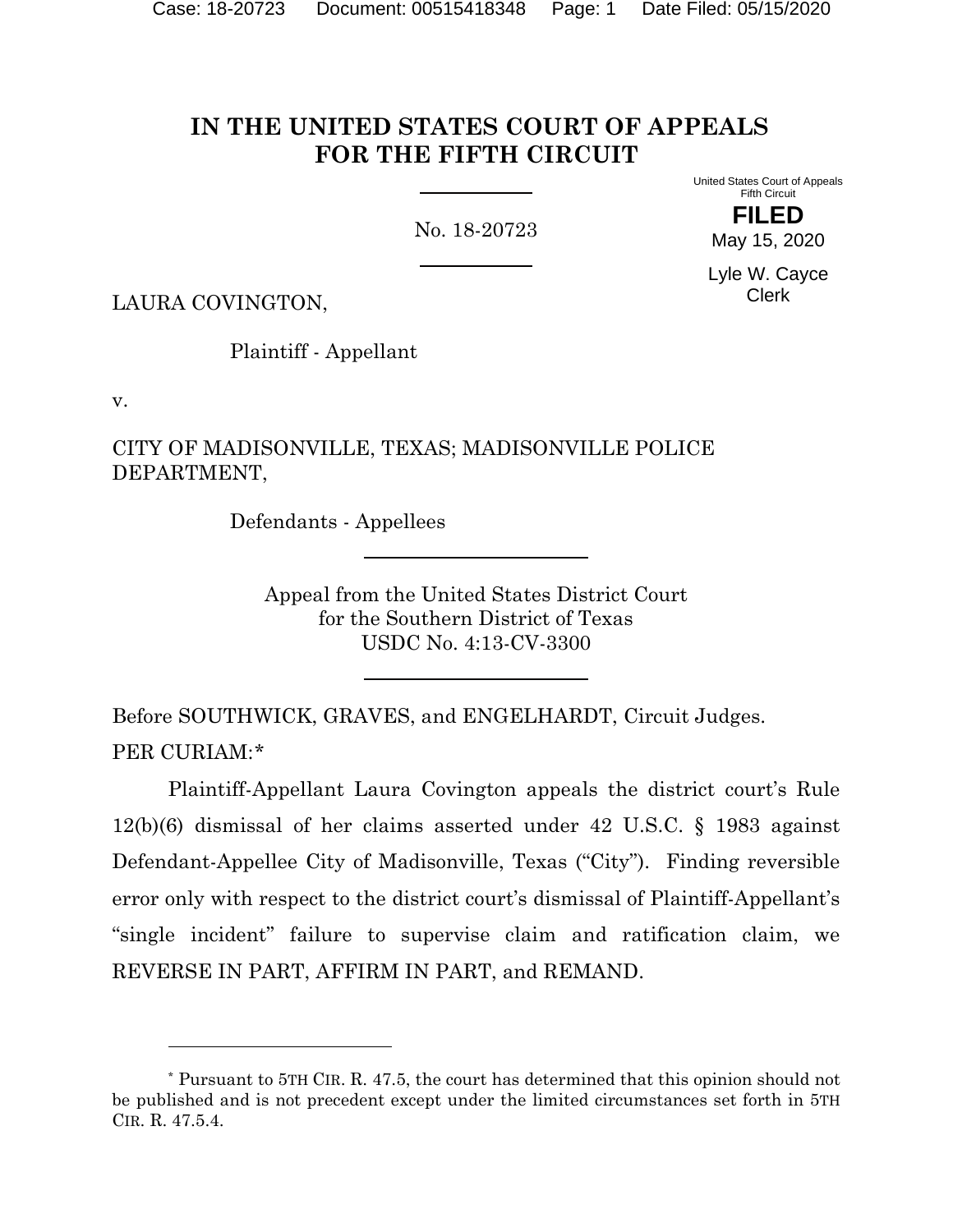# **BACKGROUND**

# I. Procedural Background

In November 2013, Plaintiff-Appellant, Laura Covington ("Laura") filed suit against individual defendants and the City of Madisonville, Texas ("the City"), seeking to recover damages, under 42 U.S.C. § 1983, arising from her unlawful arrest on November 9, 2011, and consequent temporary loss of child custody. Laura was arrested and charged with a drug offense as a result of her ex-husband, Jeffrey Covington ("Jeffrey"), an officer with the Madisonville Police Department ("MPD"), having had methamphetamine planted underneath her vehicle. The charges against Laura eventually were dismissed in January 2013, and she regained custody of the children. In February 2013, following a lengthy investigation, Jeffrey and former MPD officer Justin Barham were arrested. Jeffrey was indicted on February 25, 2013. In April 2014, a jury found Jeffrey guilty of retaliation for which he received a probated sentence of 5 years confinement in the state prison, was required to surrender his peace officer license, and served 30 days confinement in county jail.

In the instant civil matter, Laura prevailed at trial on her claims against Jeffrey and other individual defendants and was awarded monetary damages. Prior to trial, however, the district court granted two Rule 12(b)(6) motions to dismiss filed by the City. The first motion was granted with Laura being allowed to amend her complaint. The district court granted the second motion with prejudice, however, reasoning that Laura had already had an opportunity to amend, and that any additional amendment would be futile. Thereafter, Laura filed a motion for reconsideration, contending the district court had not "specifically addressed" certain "critical allegations" in the second amended complaint "establishing municipal liability." The district court denied the motion, stating that it had thoroughly considered the parties' arguments and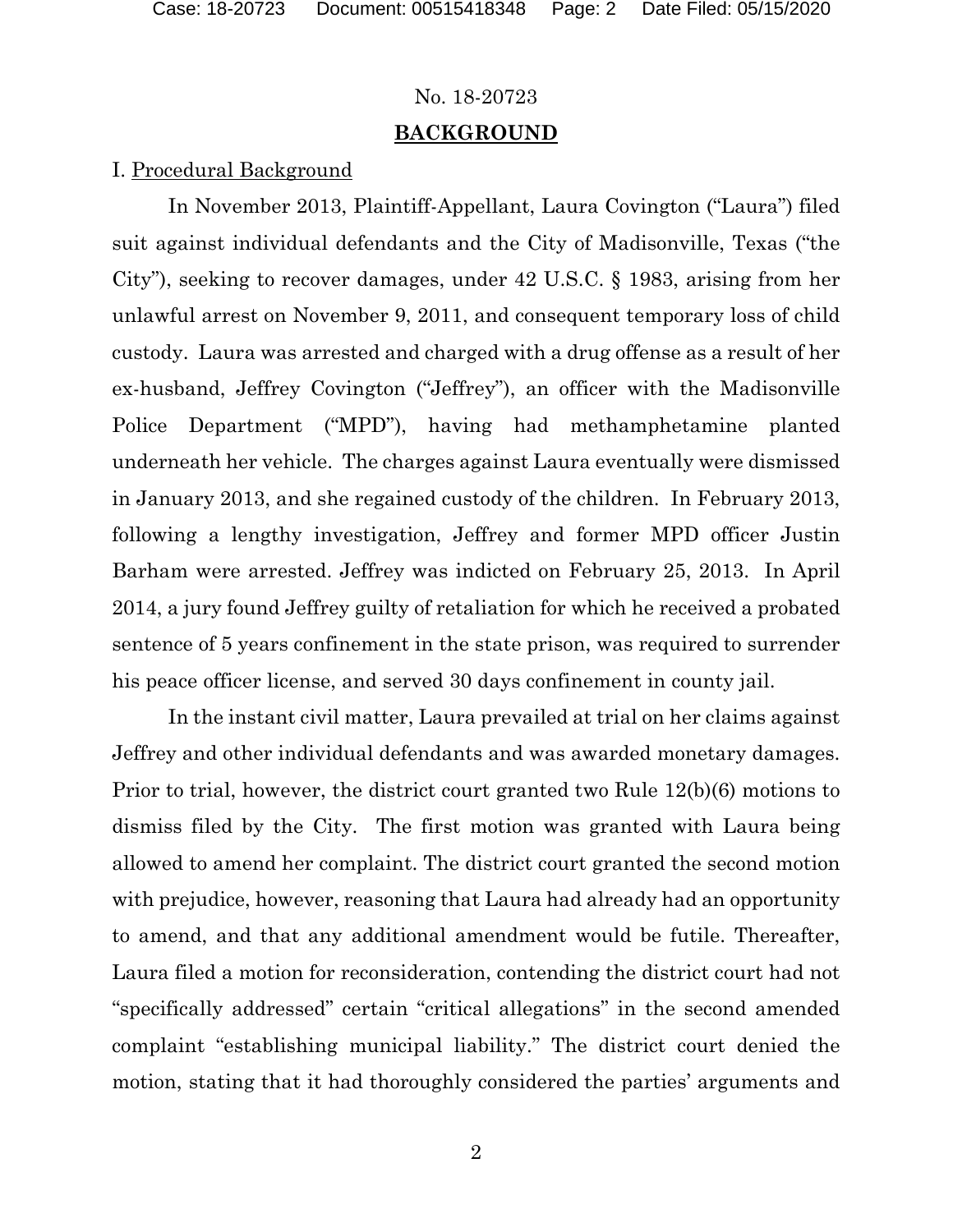relevant caselaw, and Laura's motion did not identify any manifest error or law or fact.<sup>[1](#page-2-0)</sup> This appeal followed.

# II. Factual Background

According to the second amended complaint, Laura and Jeffrey married in 2003, divorced in 2004, married a second time in 2007, and divorced again in 2010. Prior to their first marriage, Jeffrey was an officer of the MPD, which employs a force of 6–8 persons for the City's population of approximately 4,500. Between 2006 and 2009, however, Jeffrey was employed by DynCorp International, a private corporation headquartered in Dubai, which served as a private security contractor to the United States Army's forces in Iraq. Jeffrey worked as a police advisor in Iraq. In 2009, however, finding Jeffrey had violated United States Policies and Codes of Conduct (by attempting to improperly purchase Viagra from an Iraqi vendor), DynCorp terminated his employment.

Upon Jeffrey's return to Madisonville, Chief of Police Clendennen rehired him and, in May 2010, promoted him to K-9 officer. In July 2010, Jeffrey became a Patrol Sergeant. In that role, he supervised all Patrol Officers and was in charge of the MPD's confidential informants.

Laura and Jeffrey's relationship can fairly be described as troubled and acrimonious. The parties' briefs and the second amended complaint describe a 2009 incident involving Laura raising a baseball bat "as if to hit him but not hit him," when, according to Laura, Jeffrey "snapped,' grabbed [her] throat, threw her on the couch, [and] put his knee in [her] chest while choking her."

<span id="page-2-0"></span><sup>&</sup>lt;sup>1</sup> Rather, the district court explained: "Plaintiff simply rehashes her previous arguments and takes issue with the Court's alleged failure to specifically address all of her 'critical allegations establishing municipal liability.'" The district court added: "The Court need not specially respond to every one of Plaintiff's allegations in order to conclude that she failed to meet the pleading standard for municipal liability." "Accordingly, the Court stands by its previous Opinion and Order."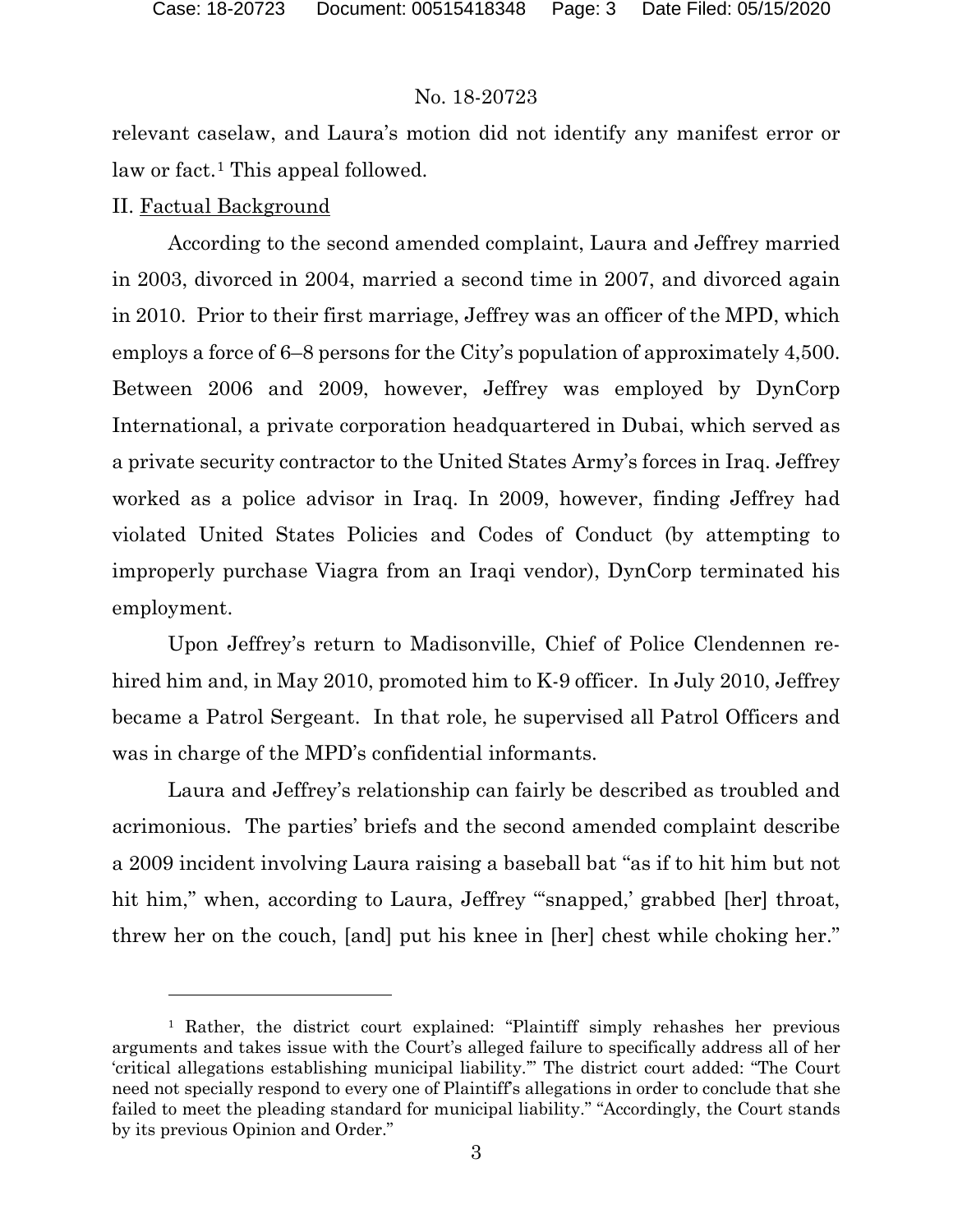The Madisonville police were called and responded. Apparently because the incident involved an MPD officer, Texas Ranger Stephen Jeter was asked to investigate the matter. Prosecution was later declined by the district attorney. Thereafter, Chief Clendennen required another officer to be present whenever Laura and Jeffrey were together. Later, in 2010, Child Protective Services and Texas Ranger Jeter investigated Jeffrey for allegedly improperly disciplining one of the children. The case was presented to a grand jury, but no charges were brought.

The methamphetamine found underneath Laura's vehicle on November 9, 2011, was discovered when a Texas state trooper, Carl Clary, stopped her for speeding and conducted a consensual search of her vehicle. Although Trooper Clary did not initially intend to search vehicle, he did so when Jeffrey, upon hearing Laura's name over the police radio, called Trooper Clary's cell phone. Jeffrey told Trooper Clary that Laura had tried to run over Jeffrey's current wife that morning and had drugs hidden in a magnetic key holder hidden under her vehicle. When Trooper Clary found the methamphetamine, Laura denied that that it belonged to her, and accused Jeffrey of planting the drugs, stating that she knew "something like this was going to happen." Concluding that Laura likely was correct, Trooper Clary reported the incident to the district attorney and Texas Ranger Andres De La Garza for investigation. Ultimately, the charges against Laura were dropped, the children were returned to Laura's custody, and Jeffrey was indicted, tried, and convicted.

Laura alleges that, after she and Jeffrey divorced in 2010 and he remarried, he sought to have her arrested in an effort to gain custody of their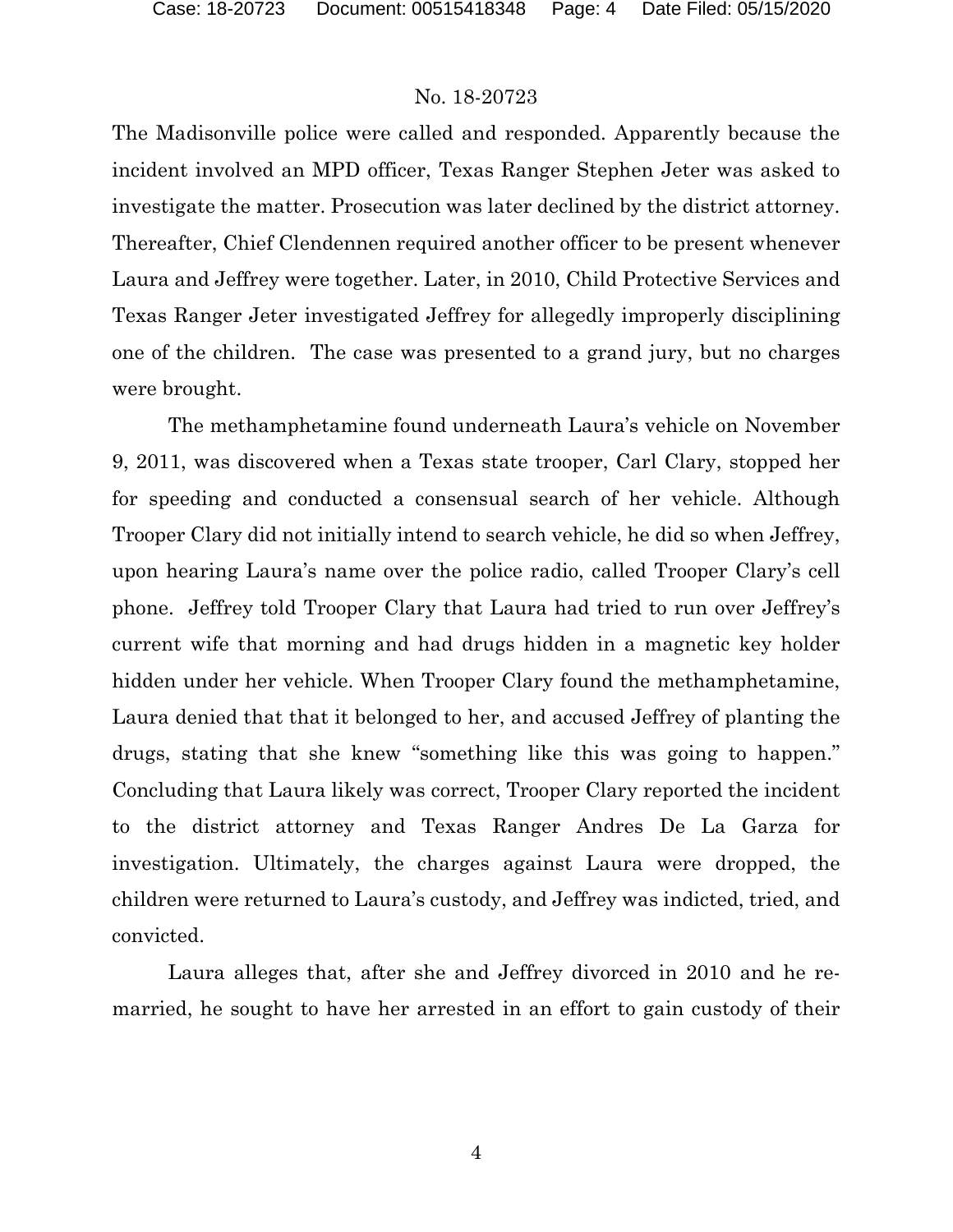young children.[2](#page-4-0) According to the second amended complaint, Jeffrey frequently complained about his ongoing custody battles with Laura to other MPD officers and urged them to try to "find any reason to stop her and arrest her" in order to help his custody case. Eventually, Jeffrey sought to recruit one of the police department's CI's ("confidential informants") to plant illegal drugs in/on her vehicle. Laura alleges that drugs actually were planted twice—in March 2011 and November 2011—but the novice officer searching her vehicle the first time, in August 2011, failed to find them. To avoid such failure the second time, Jeffrey allegedly told Trooper Clary—two months before the November 2011 traffic stop—exactly how and where the drugs were hidden underneath Laura's vehicle. After drugs were found in her vehicle on November 9, 2011, Jeffrey filed an emergency ex parte petition seeking custody of the children. Ultimately, the children were returned to Laura's custody and, on November 8, 2012, Jeffrey voluntarily relinquished his parental rights to the children.

#### **ANALYSIS**

Considering the City's second motion to dismiss, filed pursuant to Rule 12(b)(6) of the Federal Rules of Civil Procedure, the district court determined that Jeffrey's fabrication of evidence against Laura caused her to be arrested, falsely charged with a drug offense, and temporarily deprived of custody of her children. The district court likewise was satisfied that the events violated Laura's Fourteenth Amendment constitutional rights. Additionally, the district court accepted as true Laura's allegations that the Madisonville Chief of Police acted as the official policymaker for the City relative to the MPD.

<span id="page-4-0"></span><sup>2</sup> The second amended complaint alleges that Jeffrey's second wife, April, demanded that he "get rid of Laura, even if that meant getting rid of his children with Laura, or April was going to leave him." Thereafter, "April and Jeffrey set out devising a plan to get rid of Laura so as to obtain custody of Laura's children."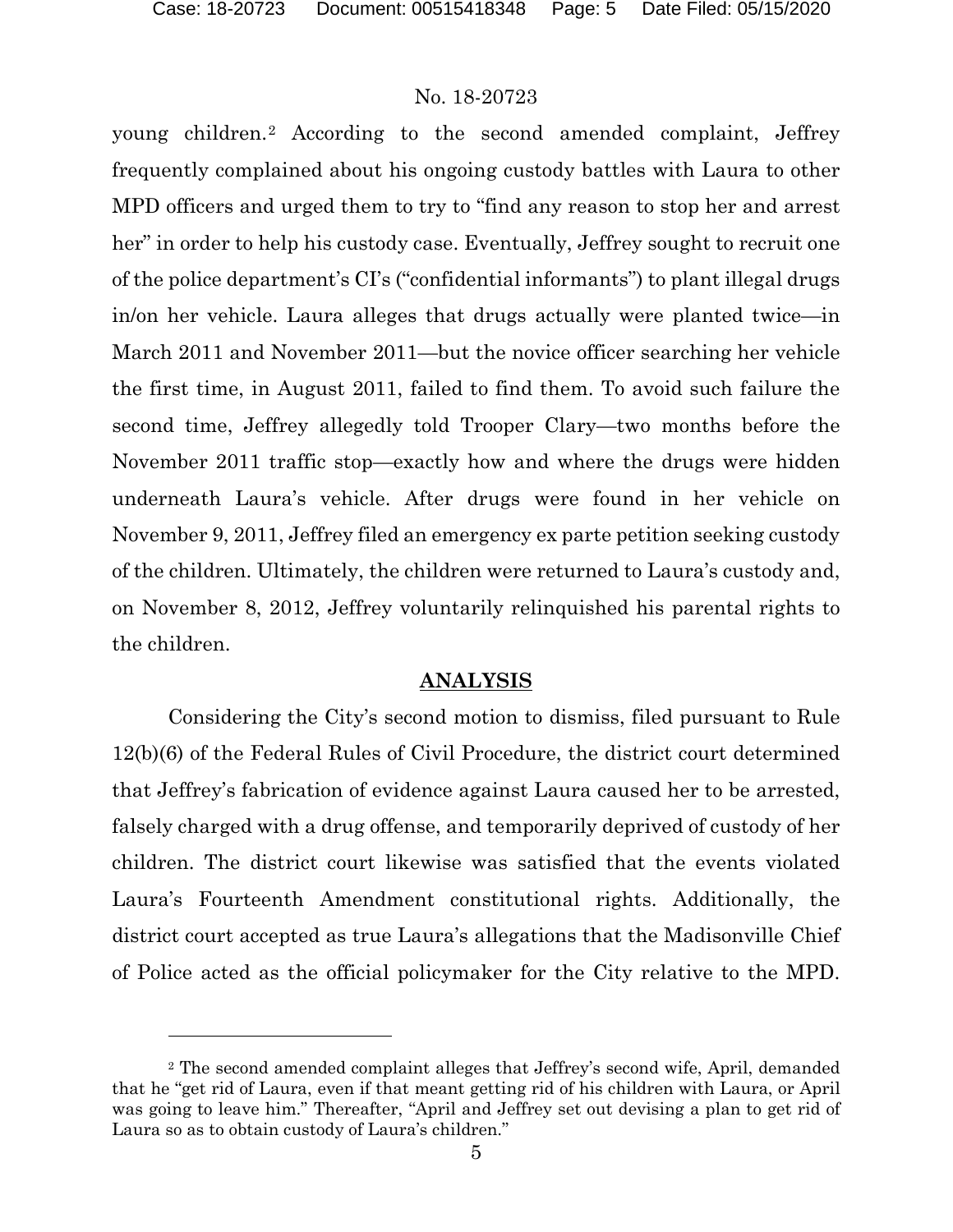Nevertheless, the district court concluded that Laura's allegations failed to satisfy the "policy" and "moving force causation" elements necessary to establish municipal liability under 42 U.S.C. § 1983. Accordingly, because Laura had already had an opportunity to amend her complaint, the district court dismissed her claim for municipal liability against the City with prejudice. On appeal, Laura challenges the district court's negative assessment of her "policy" and "causation" allegations.[3](#page-5-0)

# I. Rule 12(b)(6)

An appellate court conducts a *de novo* review of a federal court's dismissal of a complaint under Federal Rule of Civil Procedure 12(b)(6). *See Clyce v. Butler,* 876 F.3d 145, 148 (5th Cir. 2017). Rule 12(b)(6) of the Federal Rules of Civil Procedures authorizes the filing of motions to dismiss asserting, as a defense, a plaintiff's "failure to state a claim upon which relief can be granted." *See* Fed. R. Civ. P. 12(b)(6). Thus, claims may be dismissed under Rule 12(b)(6) "on the basis of a dispositive issue of law." *Neitzke v. Williams*, 490 U.S. 319, 326 (1989). Dismissal under Rule 12(b)(6) also is warranted if the complaint does not contain sufficient factual matter, accepted as true, to "state a claim to relief that is plausible on its face." *Ashcroft v. Iqbal,* 556 U.S. 662, 678 (2009) (quoting *Bell Atl. Corp. v. Twombly*, 550 U.S. 544, 570 (2007)). Where the well-pleaded facts of a complaint do not permit a court to infer more than the mere possibility of misconduct, the complaint has alleged—but it has not shown— "'that the pleader is entitled to relief.'" *Iqbal*, 556 U.S. at 678–79 (quoting Fed. Rule Civ. P.  $8(a)(2)$ ). Thus, a complaint's allegations "must make relief plausible, not merely conceivable, when taken as true." *United States ex* 

<span id="page-5-0"></span><sup>&</sup>lt;sup>3</sup> Laura additionally argues that the district court erred by evaluating her motion for reconsideration pursuant to the standard for Federal Rule of Civil Procedure 59 (e) rather than the more lenient standard applicable to Federal Rule of Civil Procedure 54 (b). Even if such error occurred, it is harmless because it does not impact our resolution of the substantive aspects of Laura's appeal.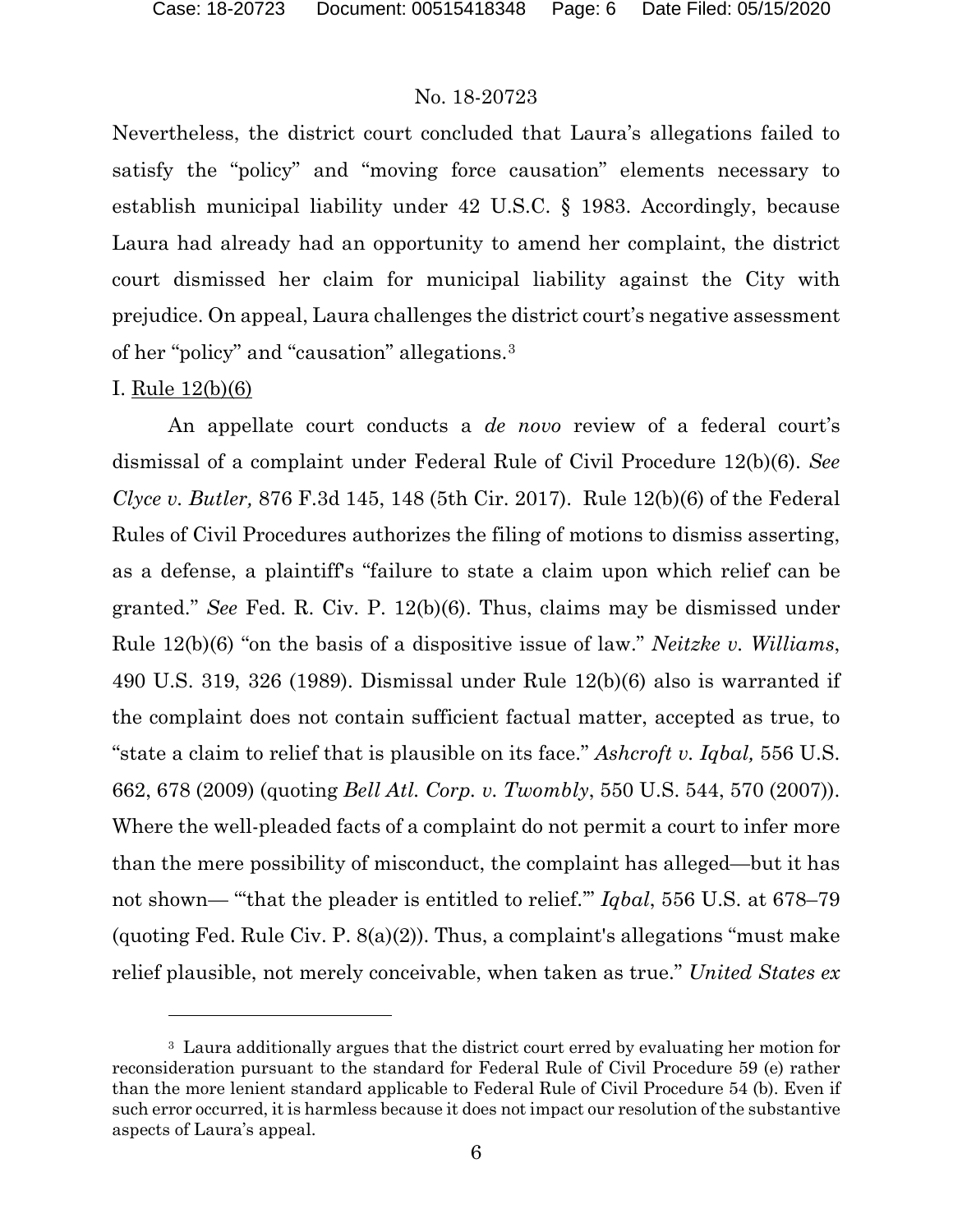*rel. Grubbs v. Kanneganti*, 565 F.3d 180, 186 (5th Cir. 2009); *see also Twombly*, 550 U.S. at 555 ("Factual allegations must be enough to raise a right to relief above the speculative level . . . on the assumption that all the allegations in the complaint are true (even if doubtful in fact).").

"The plausibility standard is not akin to a 'probability requirement,' but it asks for more than a sheer possibility that a defendant has acted unlawfully." *Iqbal,* 556 U.S. at 678. Factual allegations that are "merely consistent with a defendant's liability . . . stop[] short of the line between possibility and plausibility of entitlement to relief," and thus are inadequate. *Id.* (internal quotation marks omitted). Accordingly, the requisite facial plausibility exists "when the plaintiff pleads factual content that allows the court to draw the reasonable inference that the defendant is liable for the misconduct alleged." *Id.* "Determining whether a complaint states a plausible claim for relief" is "a context-specific task that requires the reviewing court to draw on its judicial experience and common sense." *Id.* at 679. *See also Robbins v. Oklahoma,* 519 F.3d 1242, 1248 (10th Cir. 2008) (degree of required specificity depends on context, i.e., the type of claim at issue).

In evaluating motions to dismiss filed under Rule 12(b)(6), the court "must accept all well-pleaded facts as true, and [] view them in the light most favorable to the plaintiff." *McCartney v. First City Bank,* 970 F.2d 45, 47 (5th Cir. 1992). Further, "[a]ll questions of fact and any ambiguities in the controlling substantive law must be resolved in the plaintiff's favor." *Lewis v. Fresne*, 252 F.3d 352, 357 (5th Cir. 2001). On the other hand, courts "are not bound to accept as true a legal conclusion couched as a factual allegation." *Papasan v. Allain*, 478 U.S. 265, 286 (1986); *see also Iqbal,* 556 U.S. at 678 ("tenet that a court must accept as true all of the allegations contained in a complaint is inapplicable to legal conclusions"). "Nor does a complaint suffice if it tenders 'naked assertion[s]' devoid of 'further factual enhancement.'" *Iqbal*,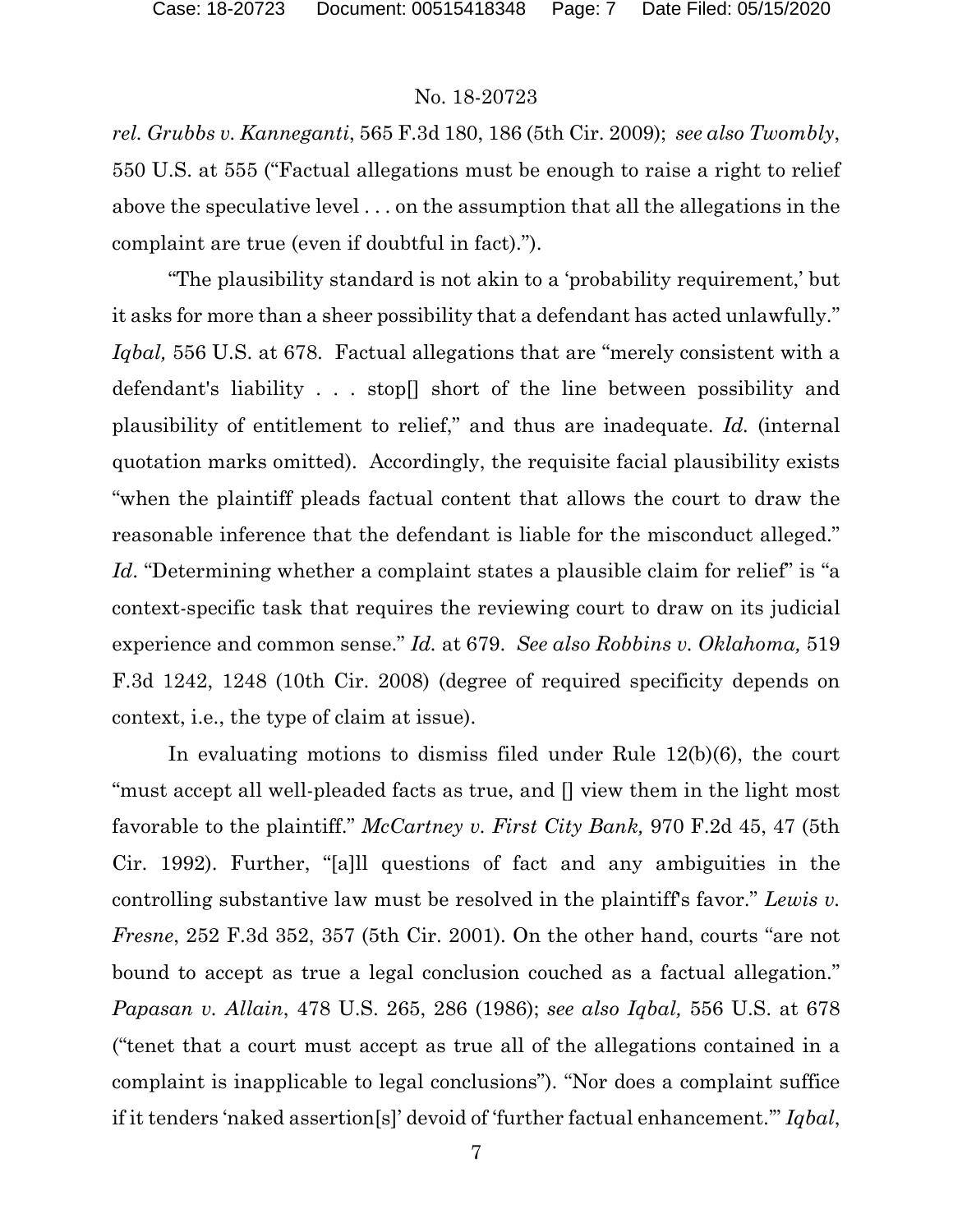556 U.S. at 678 (quoting *Twombly,* 550 U.S. at 557); *see also Christopher v. Harbury*, 536 U.S. 403, 416 (2002) (elements of a plaintiff's claim(s) "must be addressed by allegations in the complaint sufficient to give the defendant fair notice"). "Threadbare recitals of the elements of a cause of action, supported by mere conclusory statements, do not suffice." *Iqbal*, 556 U.S. at 678. "Though [a plaintiff] need not offer proof of her allegations at this stage, she still must plead facts that plausibly support each element of § 1983 municipal liability[.]" *Peña v. City of Rio Grande City*, 879 F.3d 613, 621 (5th Cir. 2018) (citing *Iqbal,* 556 U.S. at 678).

In determining whether a plaintiff's claims survive a Rule 12(b)(6) motion to dismiss, the factual information to which the court addresses its inquiry is limited to (1) the facts set forth in the complaint, (2) documents attached to the complaint, and (3) matters of which judicial notice may be taken under Federal Rule of Evidence 201. *See Norris v. Hurst Tr.,* 500 F.3d 454, 461 n. 9 (5th Cir. 2007); *R2 Invs. LDC v. Phillips,* 401 F.3d 638, 640 n. 2 (5th Cir. 2005). When a defendant attaches documents to its motion that are referred to in the complaint and are central to the plaintiff's claims, however, the court can also properly consider those documents. *Causey v. Sewell Cadillac-Chevrolet, Inc*., 394 F.3d 285, 288 (5th Cir. 2004); *In re Katrina Canal Breaches Litig.,* 495 F.3d 191, 205 (5th Cir. 2007). "In so attaching, the defendant merely assists the plaintiff in establishing the basis of the suit, and the court in making the elementary determination of whether a claim has been stated." *Collins v. Morgan Stanley Dean Witter,* 224 F.3d 496, 499 (5th Cir. 2000).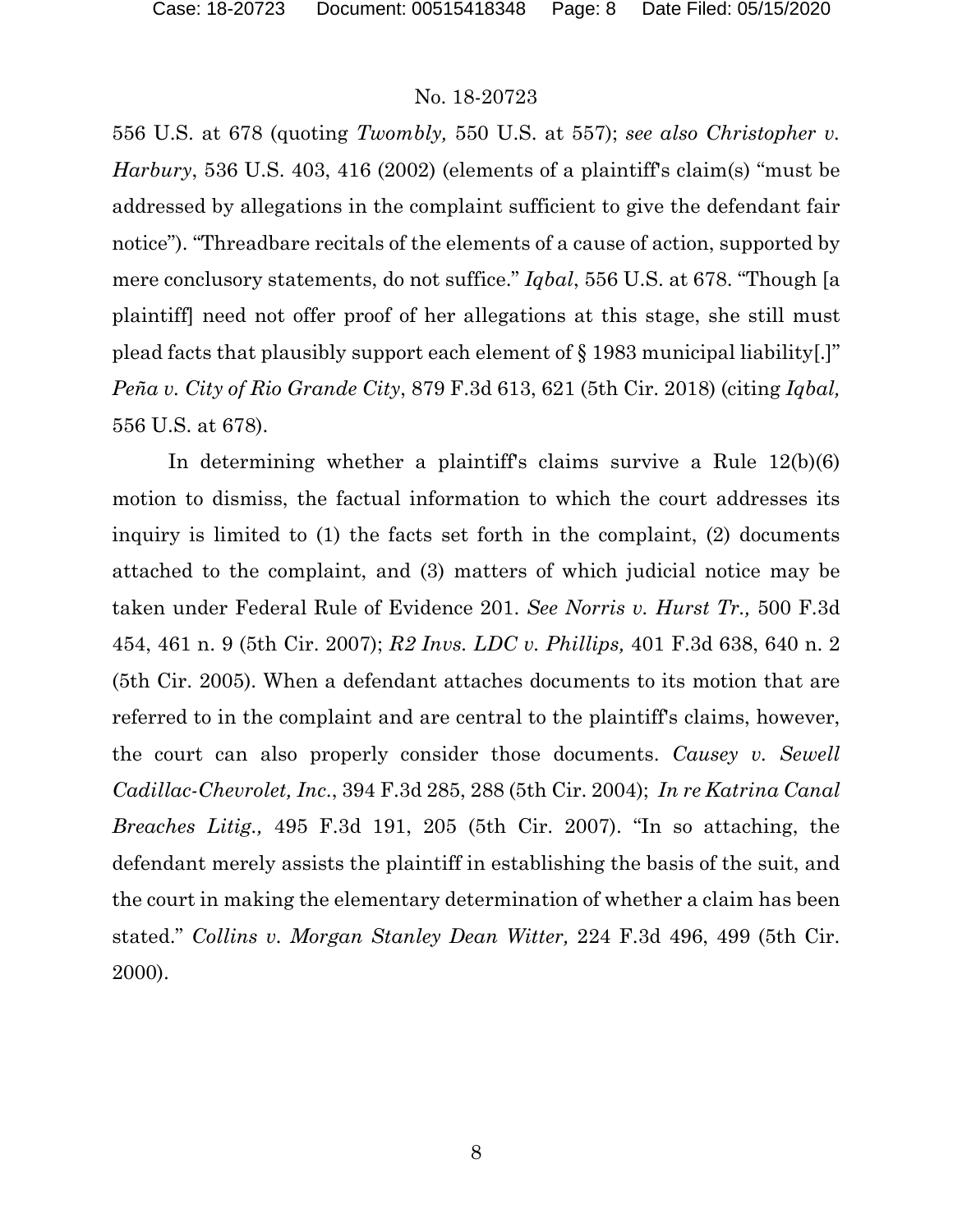# II. Municipal Liability under 42 U.S.C. § 1983

Title 42 U.S.C. § 1983 provides in relevant part:

Every person who, under color of any statute, ordinance, regulation, custom, or usage, of any State . . . subjects, or causes to be subjected, any citizen of the United States or other person within the jurisdiction thereof to the deprivation of any rights, privileges, or immunities secured by the Constitution and laws, shall be liable to the party injured in an action at law, suit in equity, or other proper proceeding for redress[.]

A municipality or other local government may be liable under § 1983 if the governmental body itself "subjects" a person to a deprivation of rights or "causes" a person "to be subjected" to such deprivation. *Monell v. New York City Dept. of Social Servs.*, 436 U.S. 658, 692 (1978). But, under § 1983, local governments are responsible only for "their *own* illegal acts." *Pembaur v. Cincinnati*, 475 U.S. 469, 471 (1986) (emphasis in original) (citing *Monell,* 436 U.S. at 665–683). They are not vicariously liable under § 1983 for their employees' actions. *Id*. at 478.

Municipal liability under § 1983 has three elements: (1) a policymaker; (2) an official policy; and (3) a violation of a constitutional right whose "moving force" is the policy or custom. *Piotrowski v. City of Houston*, 237 F.3d 567, 578 (5th Cir. 2001) (citing *Monell,* 436 U.S. at 694). Requiring satisfaction of these elements is "necessary to distinguish individual violations perpetrated by local government employees from those that can be fairly identified as actions of the government itself." *Id.* 

An official policy "usually exists in the form of written policy statements, ordinances, or regulations, but may also arise in the form of a widespread practice that is 'so common and well-settled as to constitute a custom that fairly represents municipal policy.'" *James v. Harris Cty.,* 577 F.3d 612, 617 (5th Cir. 2009) (quoting *Piotrowski,* 237 F.3d at 579). Whatever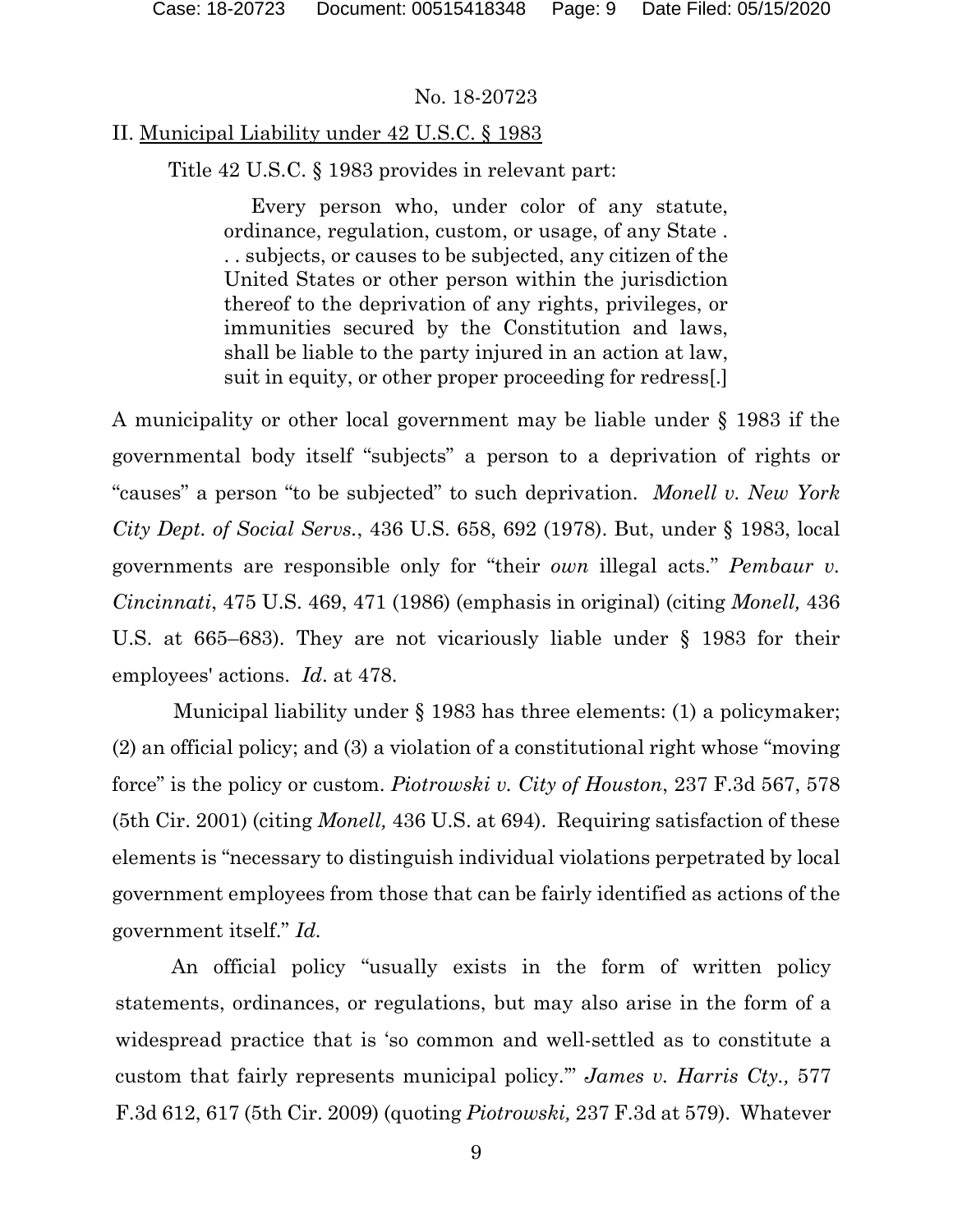its form, to yield municipal liability under § 1983, the policy must have been the "moving force" behind the plaintiff's constitutional violation. *Piotrowski,* 237 F. 3d at 580 (quoting *Monell,* 436 U.S. at 694). In other words, a plaintiff "must show direct causation, i.e., that there was 'a direct causal link' between the policy and the violation." *James,* 577 F.3d at 617 (quoting *Piotrowski,* 237 F.3d at 580). "Where an official policy or practice is unconstitutional on its face, it necessarily follows that a policymaker was not only aware of the specific policy, but was also aware that a constitutional violation [would] most likely occur." *Burge v. St. Tammany Par*., 336 F.3d 363, 370 (5th Cir. 2003) (citing *Piotrowski,* 237 F.3d at 579).

On the other hand, where an alleged policy is facially innocuous, establishing the requisite official knowledges necessitates that a plaintiff demonstrate that the policy was promulgated or "implemented with 'deliberate indifference' to the 'known or obvious consequences' that constitutional violations would result." *See Alvarez v. City of Brownsville*, 904 F.3d 382, 390 (5th Cir. 2018) (quoting *Bd. of Cty. Comm'rs of Bryan Cty. v. Brown,* 520 U.S. 397, 407 (1997)), *cert. denied,* 139 S. Ct. 2690 (2019); *Burge,*  336 F.3d at 370 (must show "facially innocuous" policy or custom was "promulgated with deliberate indifference to the known or obvious consequences that constitutional violations would result") (internal quotations omitted).

Establishing deliberate indifference generally requires a "'pattern of similar violations'" arising from a policy "so clearly inadequate as to be 'obviously likely to result in a constitutional violation.'" *Burge*, 336 F.3d at 370 (quoting *Thompson v. Upshur Cty.,* [245 F.3d 447, 459 \(5th Cir.](https://1.next.westlaw.com/Link/Document/FullText?findType=Y&serNum=2001225689&pubNum=0000506&originatingDoc=I539f593a89dd11d9b6ea9f5a173c4523&refType=RP&fi=co_pp_sp_506_459&originationContext=document&transitionType=DocumentItem&contextData=(sc.Default)#co_pp_sp_506_459) 2001)). A narrow "single incident" exception to the pattern requirement, however, has been recognized. *Id.* For deliberate indifference to be based on a single incident, "'it should have been apparent to the policymaker that a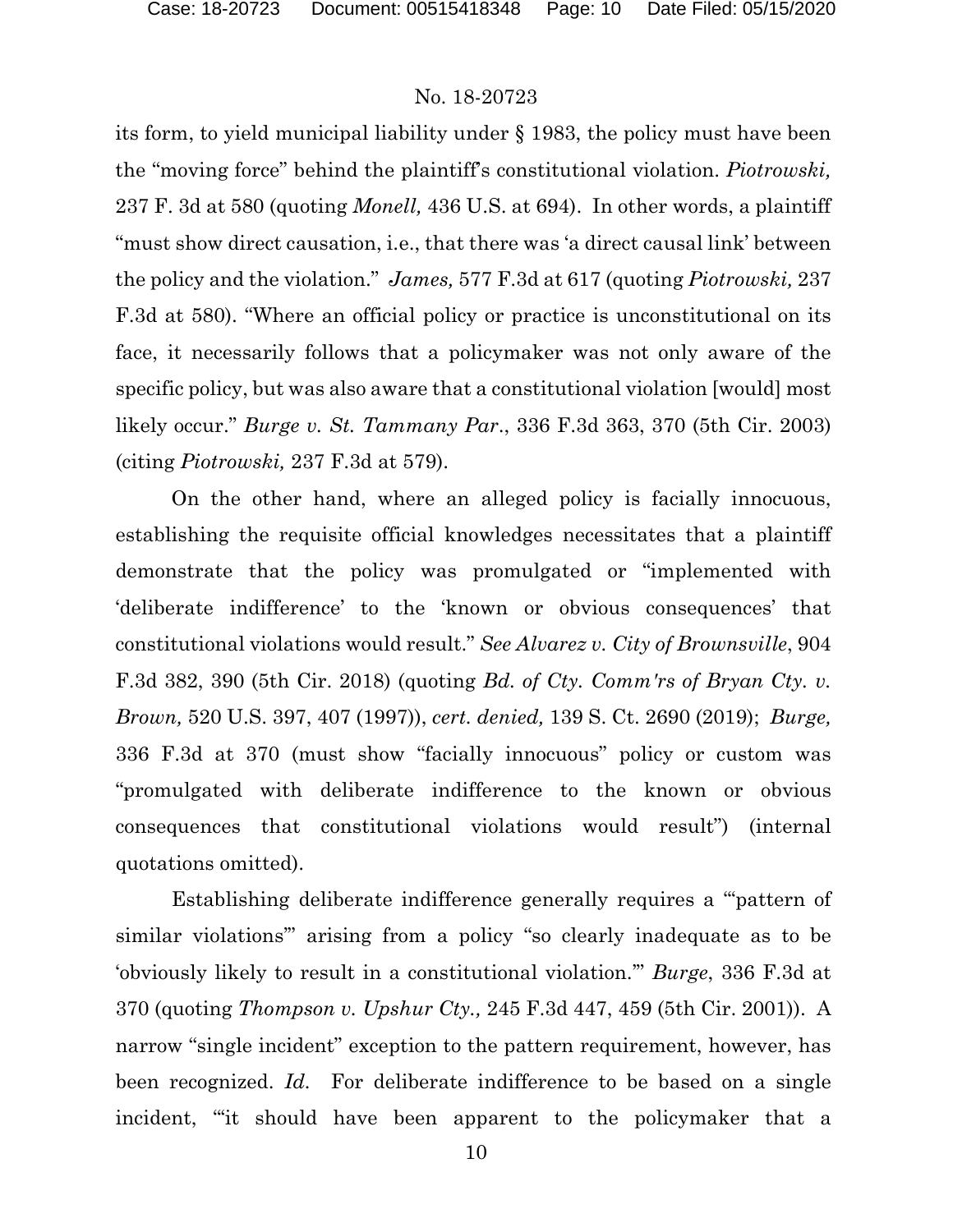constitutional violation was the highly predictable consequence of a particular policy.'" *Alvarez*, 904 F.3d at 390 (quoting *Burge,* 336 F.3d at 373) (alleged facts must be such that "it should have been apparent to the policymaker that a constitutional violation was the highly predictable consequence of a particular policy or failure to train").

Mere negligence, even gross negligence, is not sufficient to establish deliberate indifference. *Brown v. Bryan Cty, OK,* 219 F.3d 450, 460–63 (5th Cir. 2000). The causal link "moving force" requirement and the degree of culpability "deliberate indifference" requirement must not be diluted, for "where a court fails to adhere to rigorous requirements of culpability and causation, municipal liability collapses into respondeat superior liability." *Alvarez*, 904 F.3d at 390 (internal quotations omitted).

#### III. Application of Legal Principles

On appeal, Laura argues the district court erred in finding her "policy" and "moving force causation" allegations insufficient to withstand Rule 12(b)(6) scrutiny. Specifically, she contends the allegations of her second amended complaint support three theories of municipal liability against the City: (1) the Chief of Police maintained a custom and practice of tolerating misconduct among officers in the MPD; (2) the Chief of Police failed to supervise Jeffrey's management of the confidential informants and control of all narcotic investigations; and (3) the Chief of Police failed to screen Jeffrey's application to the MPD, and, in particular, to be a K-9 narcotics officer, when he had a history of drug violations. She maintains that the facts alleged support an inference that Chief Clendennen and/or Chief May acted with deliberate indifference "either by ignoring the obvious risk that constitutional violations would occur, or a pattern of conduct that should put the Chief on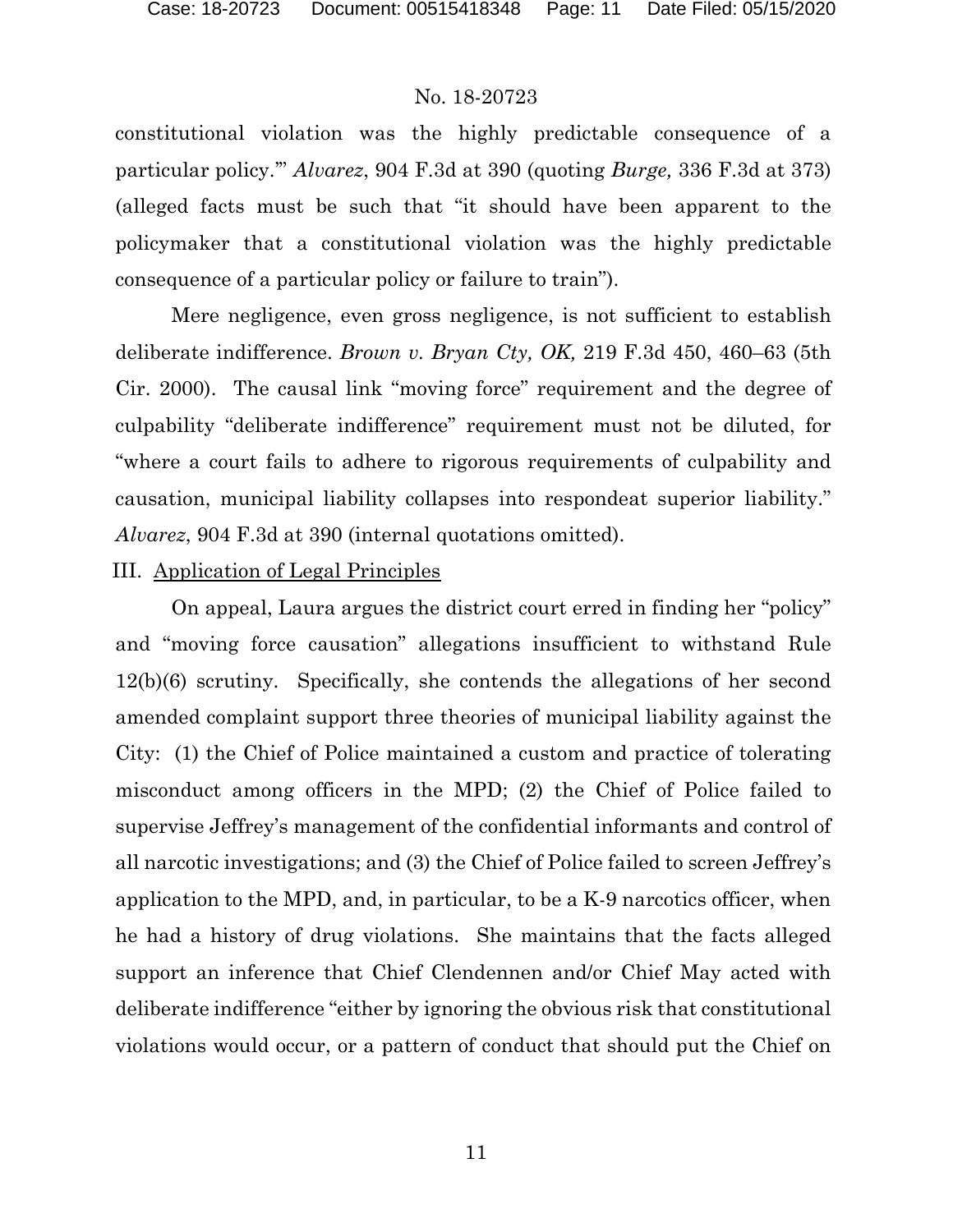notice there was a risk of constitutional violations by one of his officers."<sup>[4](#page-11-0)</sup> Additionally, she contends, "the Chief of Police ratified Jeffrey's unconstitutional actions because, while both Chief Clendennen and Chief May were well aware of what Jeffrey was planning, they failed to intervene to stop it, and Chief May went so far as to cover up evidence of Jeffrey's culpability during the ensuing investigation and fallout after Jeffrey was indicted."

Although Laura's brief references "three theories" of municipal liability, her claims essentially allege deficiencies in Chief Clendennen's hiring policy, relative to hiring Jeffrey upon his 2009 termination from DynCorp, and Chief Clendennen's and Chief May's (allegedly inadequate) supervision policies. Regarding supervision, she attempts to allege both types of actionable "unofficial" supervision policies, i.e., a "widespread practice [of tolerating officer misconduct] that is so common and well-settled as to constitute a custom that fairly represents municipal policy" and a "single incident" municipal policy focused solely on Jeffrey's conduct.

# A. Hiring Policy

Focusing first on hiring, we affirm the district court's dismissal of Laura's hiring policy claim without hesitation. Viewing Jeffrey's 2009 hiring as a "single incident policy" of inadequate screening, Laura's factual assertions regarding "deliberate indifference" and "moving force causation" are inadequate to state a legally viable claim for municipal liability. In other words, the allegations of the second amended complaint do *not* reasonably support an inference that "it should have been apparent [to Chief Clendennen] that the constitutional violations suffered by Laura were the 'highly predictable consequence'" of the Chief's lackluster screening practices

<span id="page-11-0"></span><sup>4</sup> Chief May replaced Chief Clendennen in September 2011.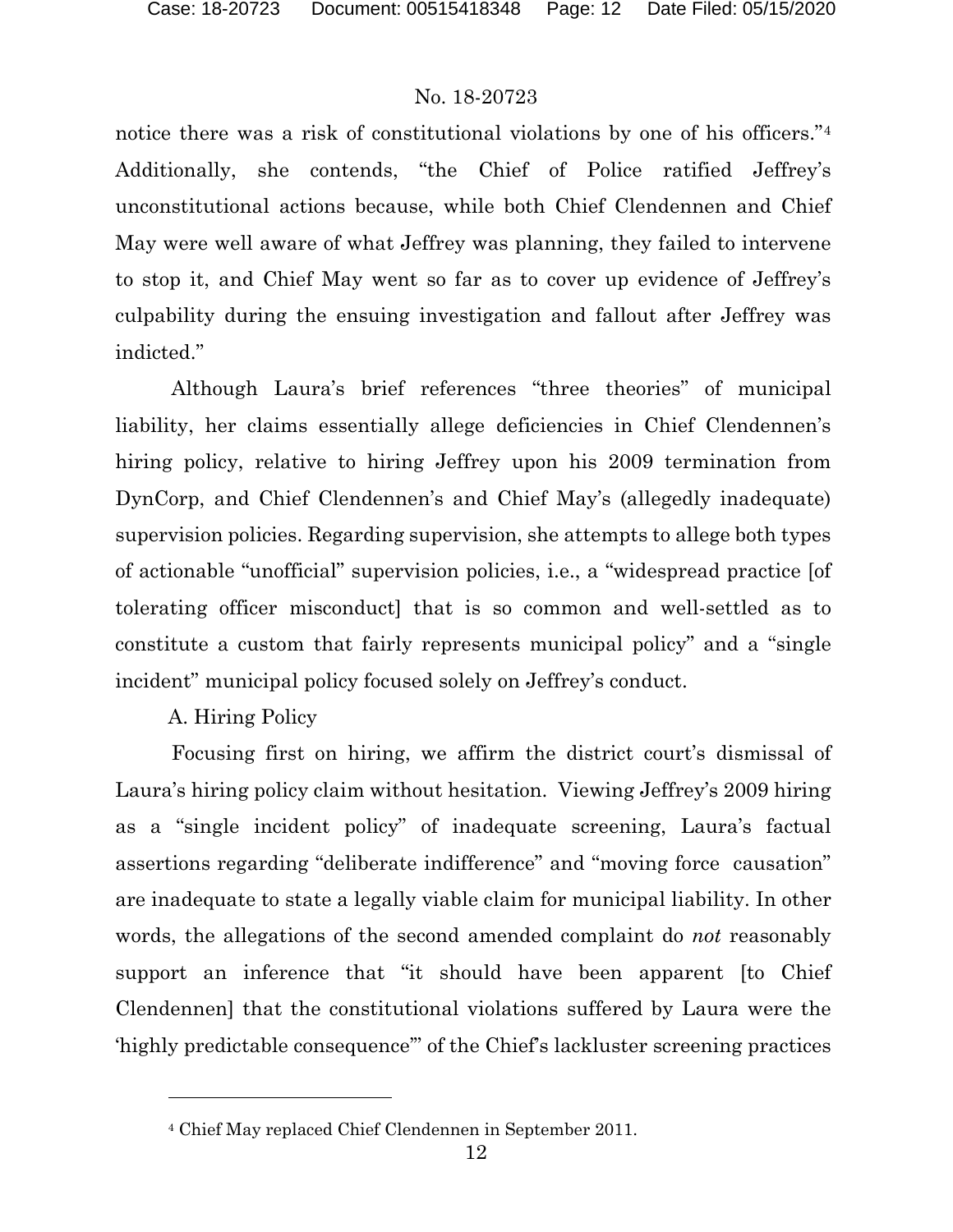relative to a former employee seeking to return to the MPD *or* that Chief Clendennen purposely chose to ignore that risk. For similar reasons, Laura's assertions fail to establish any connection between Chief Clendennen's hiring practice deficiencies and the constitutional violations she suffered, much less the "moving force" direct causation that is required.

B. Supervision Policy – "Widespread Practice"

Regarding supervision, Laura's submissions outline various alleged infractions and instances of wrongdoing by other officers employed by the MPD in support of her "widespread practice" supervision claim. She adds: "nearly one-half of the City's police were fired or resigned in a six-month period." None of the conduct alleged, however, bears the necessary similarity to the purposeful fabrication and planting of evidence/false arrest misconduct involved here. Indeed, in many instances, the allegations reflect some disciplinary or other remedial actions being taken by the supervising police chief. Furthermore, a voluntary resignation is not itself indicative of an inadequate supervision policy. Finally, without more information, the departure numbers alleged by Laura are not particularly meaningful. For instance, no assertion of typical turnover rates is given, especially for a smalltown police force of, at most, only 6–8 officers. Thus, the district court's rejection of these assertions as supporting an actionable claim warrants affirmance.

C. Supervision Policy – "Single Incident"

On the other hand, the propriety of the district court's dismissal of Laura's alleged "single incident" supervision claim—focusing solely on Jeffrey's misconduct relative to Laura's November 9, 2011 false arrest presents a much closer call.Laura's second amended complaint alleges: "Everybody at the police department (if not the entire community) knew about [Jeffrey's] battle with [Laura], and his efforts to conspire to have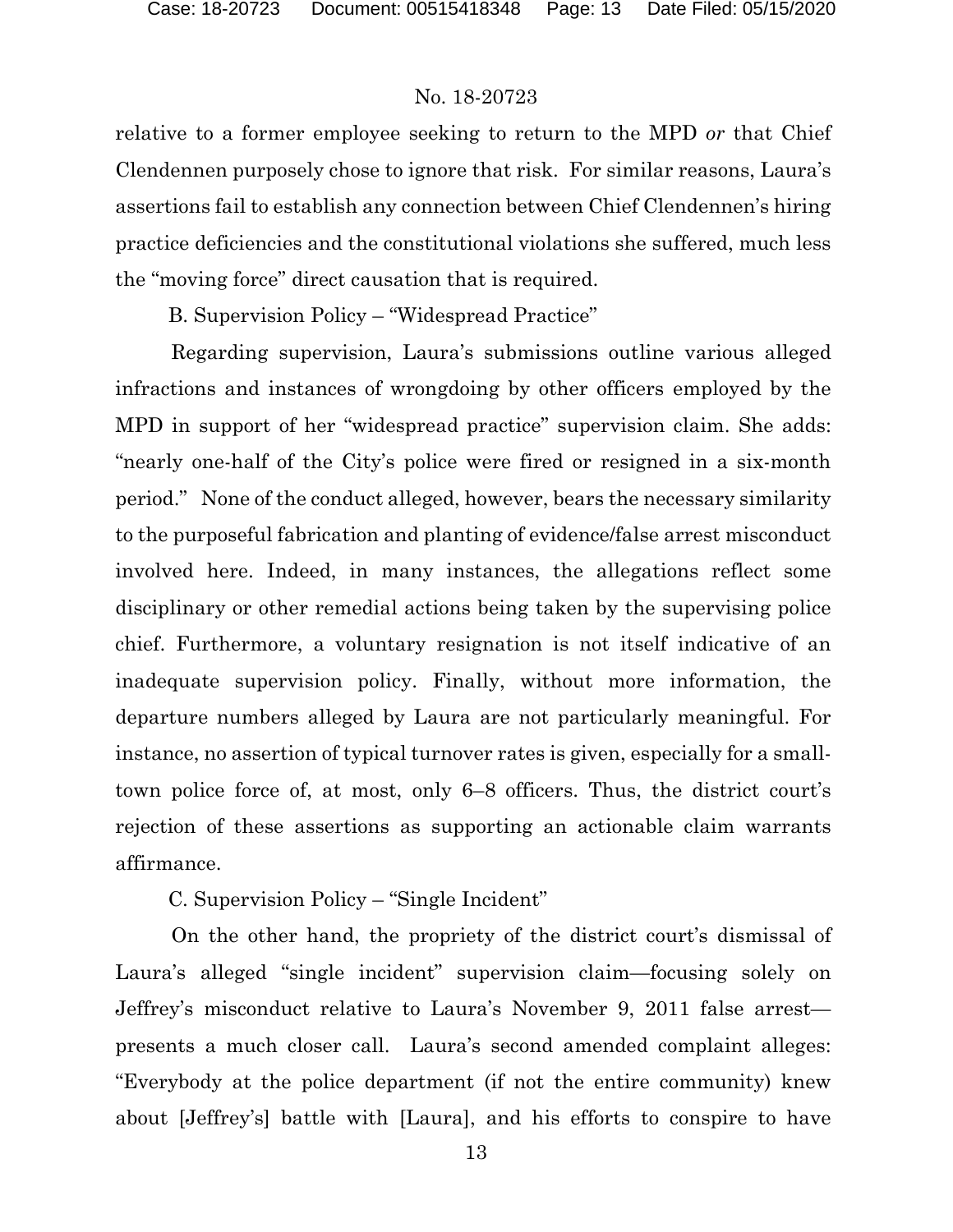[Laura] wrongfully arrested and prosecuted." More importantly, Laura specifically alleges that, on separate occasions, two MPD officers—Officer Sims and Officer Jonathan Lawrenz—reported Jeffrey's intentions and efforts (relative to having Laura arrested based on planted illegal drugs) directly to Chief May. In response, rather than personally investigating the reports, or referring them to the Texas Rangers for investigation, Chief May allegedly did nothing to determine their validity. Instead, when Officer Sims purportedly told Chief May, in October 2011, that "*he was getting a lot of word from [his] snitches that Jeff is trying to find somebody to plant dope on Laura's car because of this custody battle*," Chief May only responded: "*Well, I don't believe it. It's just a bunch of crackheads*."

Viewing the allegations of the second amended complaint in Laura's favor, as we must, Officer Sims' "snitches" presumably refer to the confidential informants of which Jeffrey allegedly was "in charge," and from whom the MPD regularly sought to obtain information in aid of their drug investigations. Construed in this manner, Chief May's deliberate and outright rejection of the possible validity of what the "snitches" were saying without conducting even a minimal investigation—arguably falls short. This is particularly so given Officer Sims' experience and credentials—his employment by the MPD since November 2004, and his twenty-six years with the United States Military Police/C.I.D., including active service in Iraq as a military police officer (attached to the Drugs C.I.D.)—and his presumed credibility. Finally, had Chief May chosen to investigate the egregious and unlawful misconduct that his officers reported to him, he also likely would have discovered the "audio and video records of Jeffrey conspiring against Laura" that Jeffrey had saved on the MPD's computer system.

As set forth above, however, asserting an actionable failure to supervise § 1983 municipal liability claim requires allegations establishing a "direct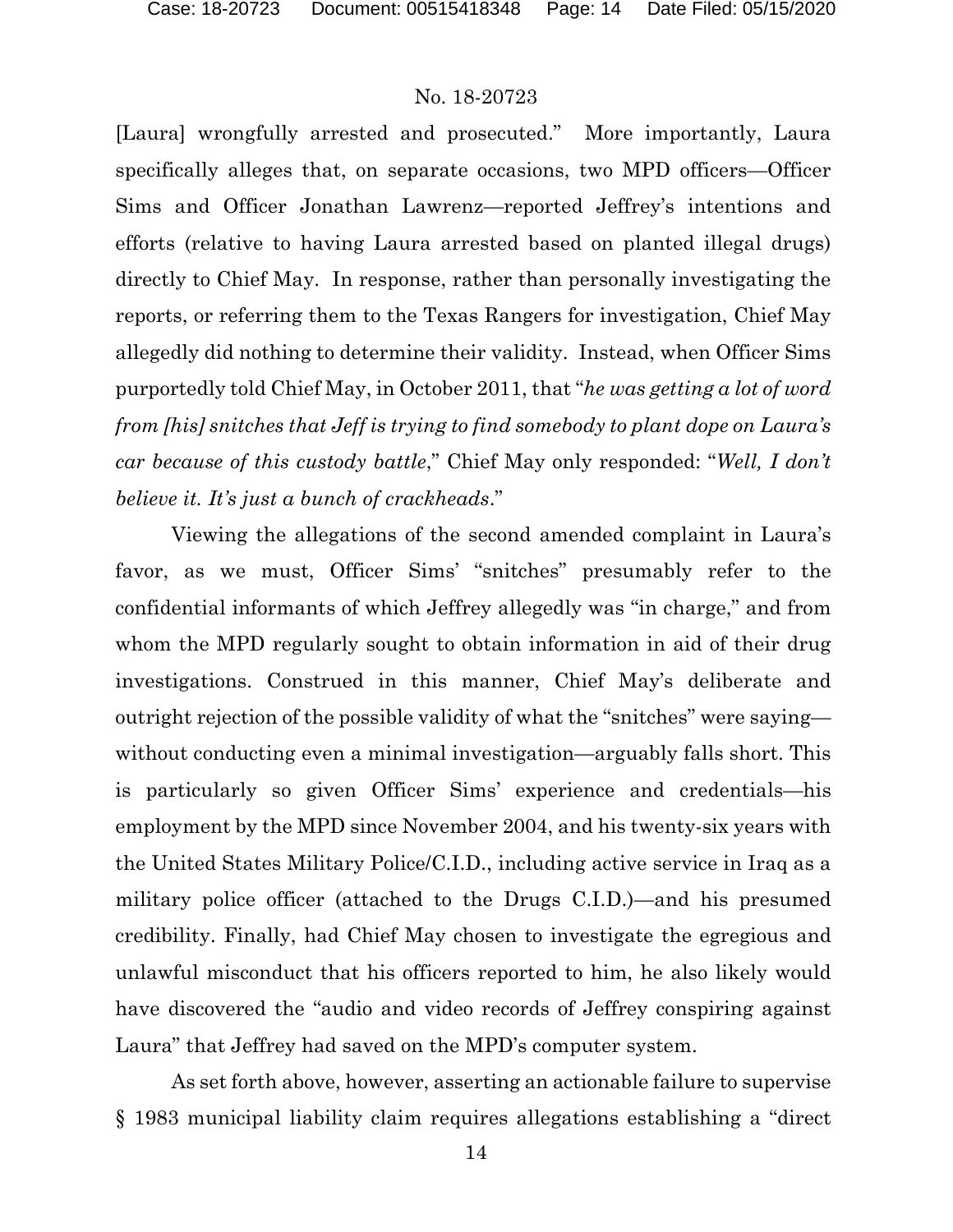causal link between the policy and the proclaimed violation." The policy also must have been implemented by the policymaker with the requisite culpability, i.e., "deliberate indifference" to the "known or obvious consequences" that constitutional violations would result.

Regarding causation, the asserted motivations for Jeffrey's conduct were purely personal. Nevertheless, construing the allegations of the second amended complaint in Laura's favor, had Chief May investigated the reports of Jeffrey's "false arrest" plot, a reasonable inference can be drawn especially given the allegations regarding the number of persons aware of Jeffrey's plan—that Laura's arrest, criminal charges, and loss of child custody would have been prevented or at least promptly remedied. Thus, in that sense, the City caused the violation by not timely employing appropriate supervisory measures in order to prevent reasonably anticipated unlawful conduct by a city employee.

Similarly, the obvious likely consequence of a municipal supervisor's refusal to investigate a municipal employee's scheme—to plant evidence in order to bring about a false arrest and criminal charges—is that the plot works as planned, i.e. the evidence is planted, the false arrest is made, and criminal charges follow. What's more, the information provided by Officers Sims and Lawrenz is not the only information that Chief May had tending to support the likelihood that Jeffrey was trying to do exactly what the "snitches" said he was doing. Chief May allegedly was personally aware of the ongoing custody disputes between Laura and Jeffrey and their acrimonious history. Furthermore, Chief May had to realize that, if Jeffrey was attempting such a scheme, the likelihood of its success was fairly high. Given Jeffrey's position as senior narcotics investigator and his involvement with the MPD confidential informants, he presumably had access to illegal drugs and persons willing and able to plant them. And, as evidenced by Jeffrey's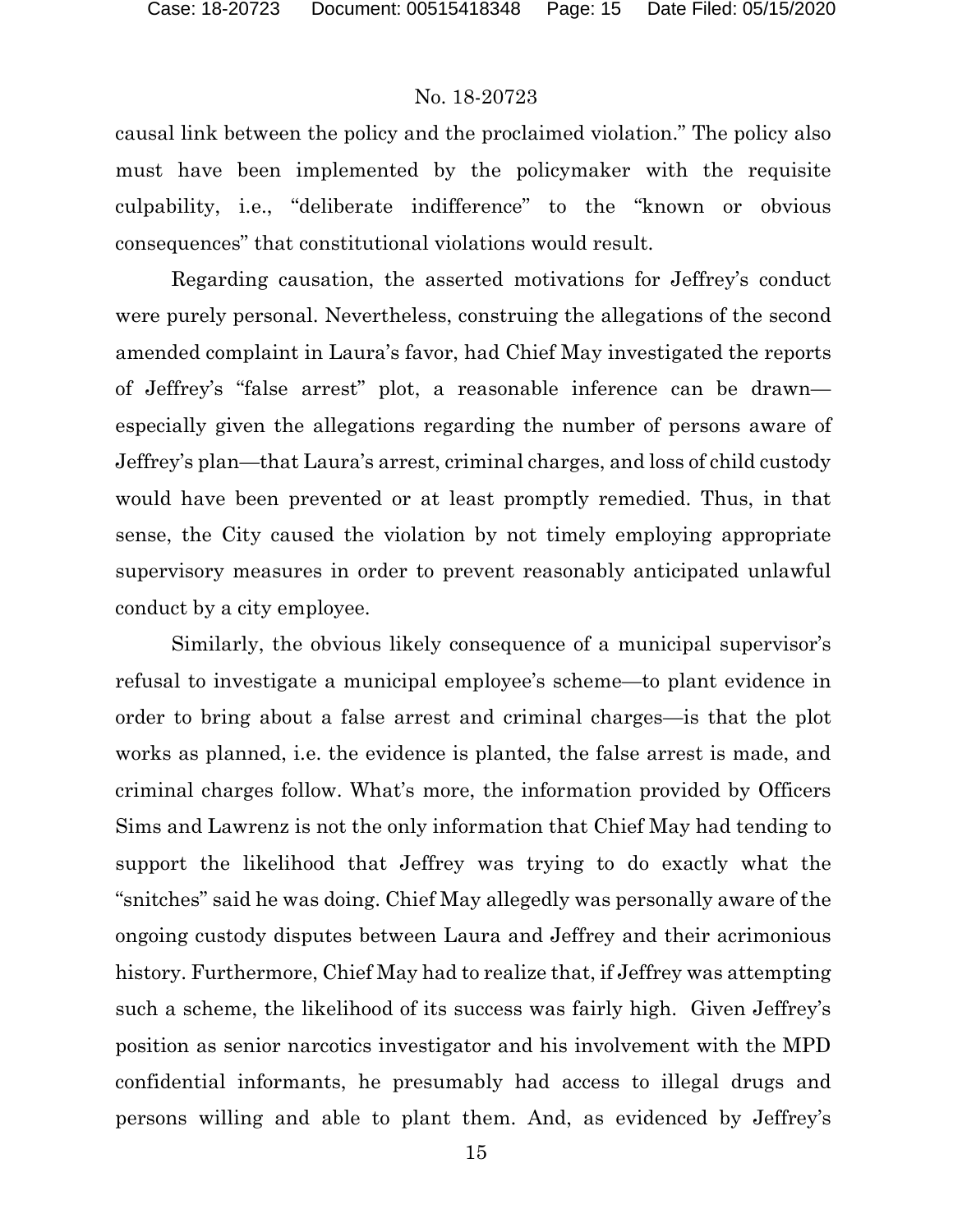telephone call to Trooper Clary, which caused Trooper Clary to search Laura's vehicle for drugs when he otherwise would not, Jeffrey's law enforcement status at least potentially increased the likelihood that the planted drugs eventually would be discovered by another law enforcement officer and Laura arrested.

In short, construing Laura's allegations in the manner required for Rule 12(b)(6) motions, this close call is one that, at this stage of the proceeding, should have gone in Laura's favor. Although Laura's supervision claim ultimately may not withstand a motion for summary judgment filed after discovery, or prevail at trial, neither scenario is determinative of this appeal. Accordingly, we find the district court erred in dismissing Laura's failure to supervise § 1983 claim with prejudice.

## D. Ratification

Laura's final argument on appeal in support of municipal liability is her assertion that Chief May, a policymaker, ratified Jeffrey's unlawful actions. Ratification in this context requires that a policymaker knowingly approve a subordinate's actions and the improper basis for those actions. *City of St. Louis v. Praprotnik,* 485 U.S. 112, 127 (1988); *Beattie v. Madison Cty. Sch. Dist.,* 254 F.3d 595, 603 n.9 (5th Cir. 2001). Otherwise, unless conduct is "manifestly indefensible," a policymaker's mistaken defense of a subordinate who is later found to have broken the law is not ratification chargeable to the municipality. *Coon v. Ledbetter,* 780 F.2d 1158, 1161–62 (5th Cir. 1986) (sheriff's defense of deputies premised upon his acceptance of their version of events did not equate to county policy approving reckless police behavior).

Regarding ratification, Laura's brief argues that Chief May ratified Jeffrey's unconstitutional conduct by "fail[ing] to intervene to stop" him and by "cover[ing] up evidence of Jeffrey's culpability during the ensuing investigation and fallout after Jeffrey was indicted." In short, she maintains